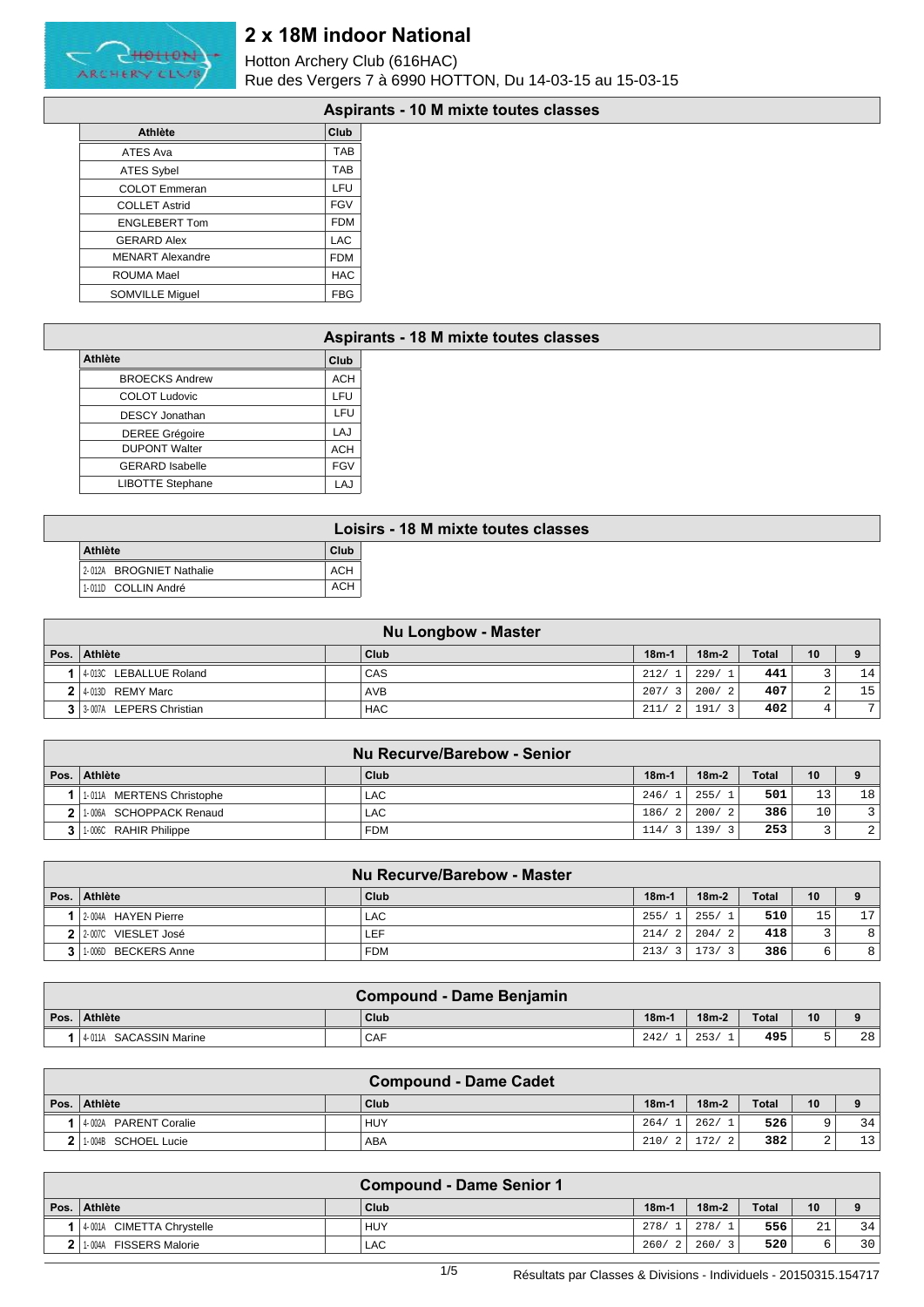

|                |                           | <b>Compound - Dame Senior 1</b> |         |         |              |                     | Continuer l |
|----------------|---------------------------|---------------------------------|---------|---------|--------------|---------------------|-------------|
|                | Pos.   Athlète            | Club                            | $18m-1$ | $18m-2$ | <b>Total</b> | 10                  |             |
| 3 <sup>1</sup> | 4-002B CHAVAL Anne-Sophie | <b>ANT</b>                      | 246/    | 265/    | 511          | $\sim$ $\sim$<br>ᅩᅩ | 36          |

|                         | <b>Compound - Dame Senior 2</b> |         |         |              |    |    |
|-------------------------|---------------------------------|---------|---------|--------------|----|----|
| Pos. Athlète            | Club                            | $18m-1$ | $18m-2$ | <b>Total</b> | 10 |    |
| 4-001B MOTTET Véronique | LAW                             | 251/    | 270/    | 521          |    | 36 |

|                                     | <b>Compound - Dame Master</b> |         |         |              |          |          |
|-------------------------------------|-------------------------------|---------|---------|--------------|----------|----------|
| Pos. Athlète                        | Club                          | $18m-1$ | $18m-2$ | <b>Total</b> | 10       | $\Omega$ |
| 4002C BONMARIAGE Marie-Christine    | AMV                           | 277/    | 273/    | 550          | 11<br>ᆂᆂ | 48       |
| <b>DUBOIS Michele</b><br>$3 - 005A$ | <b>CAF</b>                    | 248/    | 242/    | 490          |          | 30       |

|                            | Compound - Dame Vétéran |        |         |              |    |          |
|----------------------------|-------------------------|--------|---------|--------------|----|----------|
| Pos.   Athlète             | Club                    | $18m-$ | $18m-2$ | <b>Total</b> | 10 | $\Omega$ |
| HANIQUE Francine<br>1-004C | LIE                     | 263/   | 264/    | 527          |    | 44       |
| 2 3 004A MOYSE Anne-Marie  | CAF                     | 254/   | 237/    | 491          |    | 34       |

|                             | <b>Compound - Homme Cadet</b> |         |         |              |    |    |
|-----------------------------|-------------------------------|---------|---------|--------------|----|----|
| Pos. Athlète                | Club                          | $18m-1$ | $18m-2$ | <b>Total</b> | 10 |    |
| 2.001C HAYEN Pierre Michael | LAC                           | 279/1   | 286/1   | 565          | 27 | 31 |
| 2 2-001A UMORE Thomas       | <b>CAF</b>                    | 272/2   | 282/21  | 554          | 18 | 38 |
| 3 2-010B COLLET Cyrill      | <b>ADL</b>                    | 246/    | 251/    | 497          |    | 18 |

|    | <b>Compound - Homme Junior</b> |  |            |                                 |         |       |    |     |  |
|----|--------------------------------|--|------------|---------------------------------|---------|-------|----|-----|--|
|    | Pos. Athlète                   |  | Club       | $18m-1$                         | $18m-2$ | Total | 10 |     |  |
|    | 2-003A VERLAET Jordan          |  | <b>ITW</b> | 290/1                           | 291/1   | 581   | 41 | 19  |  |
|    | 2 4 0060 WATTIEZ Yohan         |  | <b>ANT</b> | 289/2                           | 290/2   | 579   | 39 | 21  |  |
|    | 3 3-006A MOYSE Olivier         |  | CAF        | 277/3                           | 278/3   | 555   | 19 | 371 |  |
|    | 4 4 006B SELECK Adrien         |  | <b>MSP</b> | 277/<br>$\overline{\mathbf{3}}$ | 276/4   | 553   | 21 | 331 |  |
| 5. | 1-004D STASSER Maximilien      |  | LAC.       | 243/<br>- 5                     | 252/5   | 495   | 2  | 24  |  |

|        |                             | <b>Compound - Homme Senior 1</b> |                        |         |              |             |    |
|--------|-----------------------------|----------------------------------|------------------------|---------|--------------|-------------|----|
| Pos. I | ∣ Athlète                   | Club                             | $18m-1$                | $18m-2$ | <b>Total</b> | 10          |    |
|        | 40050 DEVIGNON Benjamin     | AMV                              | 286/                   | 286/1   | 572          | 31          | 28 |
|        | 2 4-005B WATTIEZ Anthony    | <b>ANT</b>                       | 278/<br>$\overline{2}$ | 280/2   | 558          | 20          | 38 |
|        | 3 4-006A BIANCHI Kévin      | <b>BTS</b>                       | 267/                   | 272/3   | 539          | 12          | 36 |
|        | 4 3-004B ETIENNE Christophe | <b>FGV</b>                       | 263/<br>-4             | 254/4   | 517          | $\sim$<br>▵ | 38 |

|      | <b>Compound - Homme Senior 2</b> |            |  |         |         |              |                |    |  |  |
|------|----------------------------------|------------|--|---------|---------|--------------|----------------|----|--|--|
| Pos. | <b>Athlète</b>                   | Club       |  | $18m-1$ | $18m-2$ | <b>Total</b> | 10             | 9  |  |  |
|      | 4-005C WATTIEZ Eddy              | <b>ANT</b> |  | 288/1   | 281/2   | 569          | 31             | 27 |  |  |
| 2    | 4-004B GALAN Christian           | <b>ACG</b> |  | 282/2   | 284/1   | 566          | 26             | 34 |  |  |
| 3    | 2-002A DERYCKERE Eric            | <b>ECA</b> |  | 278/3   | 279/3   | 557          | 12             | 41 |  |  |
| 4    | 1-003B CABUZEL Thierry           | ABA        |  | 275/4   | 276/4   | 551          | 15             | 31 |  |  |
| 5.   | 4-004C CROES Emmanuel            | <b>SSC</b> |  | 272/5   | 274/5   | 546          | 11             | 45 |  |  |
| 6    | 4-005A YANIERI Angelo            | <b>ACG</b> |  | 269/7   | 271/7   | 540          | 13             | 43 |  |  |
|      | 3-005B PETIT Michael             | <b>HAC</b> |  | 270/6   | 269/8   | 539          | 6              | 47 |  |  |
| 8    | 4-004D PARENT Marc               | <b>HUY</b> |  | 266/8   | 271/6   | 537          | 11             | 39 |  |  |
| 9    | 2-001D VANDOORNE Joel            | ACH        |  | 265/9   | 265/9   | 530          | 8              | 37 |  |  |
| 10   | 1-003C MAUZEN Vincent            | <b>LAC</b> |  | 260/11  | 240/12  | 500          | 7 <sub>l</sub> | 32 |  |  |
| 11   | 1-002A PIRLOT Jacques            | <b>ACS</b> |  | 264/10  | 236/13  | 500          | 6              | 30 |  |  |
| 12   | 2-004C DEPASSE Fabrice           | <b>ACS</b> |  | 235/12  | 249/10  | 484          | 3              | 23 |  |  |
| 13   | 1-002C GERARD Jean-Philipe       | <b>LAC</b> |  | 230/13  | 243/11  | 473          | 4 <sup>1</sup> | 23 |  |  |

| Compound - Homme Master |  |      |           |         |              |    |            |  |  |
|-------------------------|--|------|-----------|---------|--------------|----|------------|--|--|
| Pos. Athlète            |  | Club | $18m-1$   | $18m-2$ | <b>Total</b> | 10 |            |  |  |
| 1-001C FISSERS Josy     |  | LAC  | 278/<br>△ | 284/    | 562          | 25 | າ າ<br>ے د |  |  |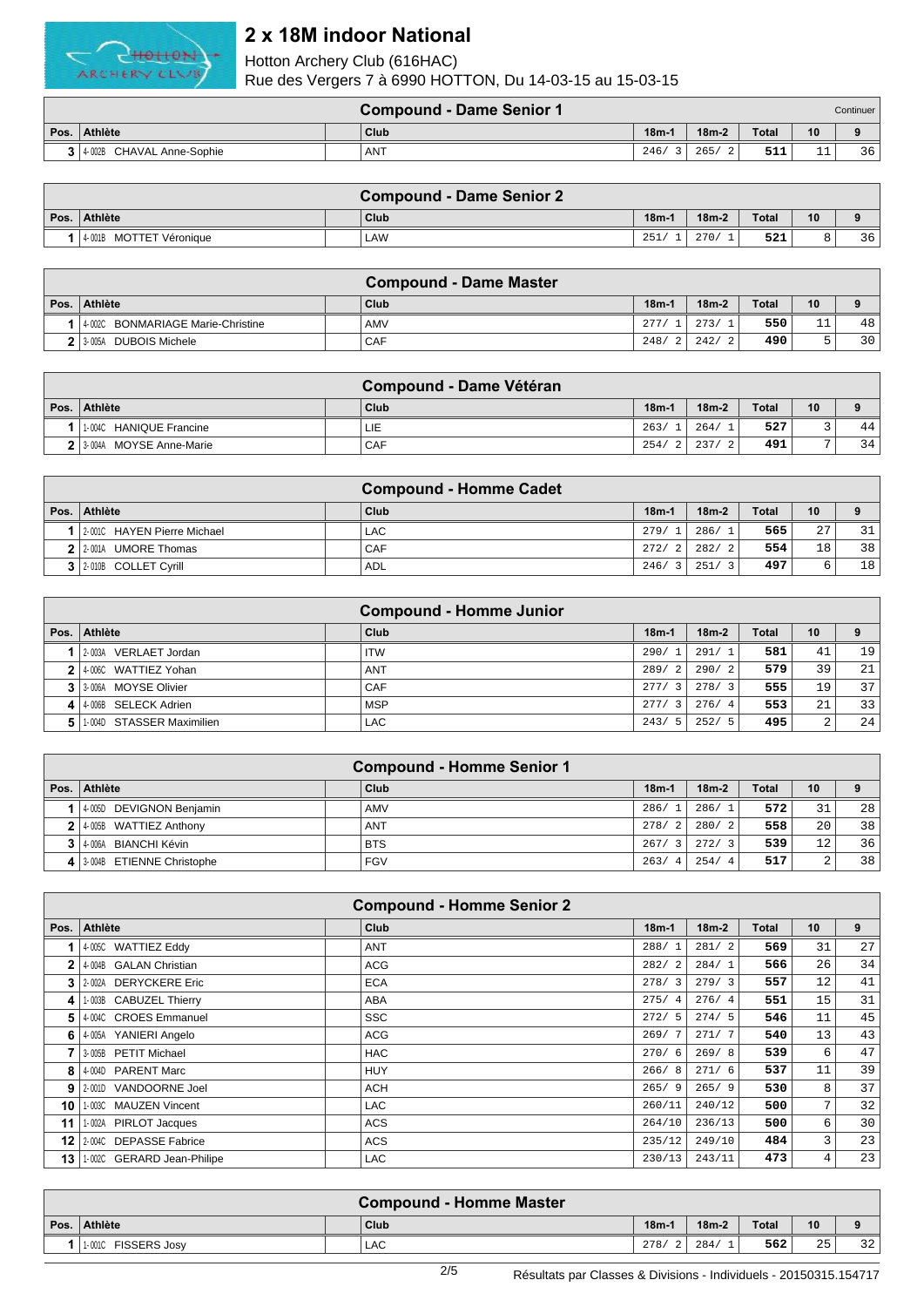

|    |                         | <b>Compound - Homme Master</b> |                        |                        |              |    | Continuer |
|----|-------------------------|--------------------------------|------------------------|------------------------|--------------|----|-----------|
|    | Pos.   Athlète          | Club                           | $18m-1$                | $18m-2$                | <b>Total</b> | 10 | 9         |
|    | 2 4 003D DEVIGNON André | AMV                            | 282/                   | 278/<br>$\overline{3}$ | 560          | 21 | 38        |
|    | 1-001B DELAUNOIS Michel | ABA                            | 275/<br>$^{\circ}$ 3   | 284/                   | 559          | 21 | 371       |
|    | 4 2.002C LONCIN Bernard | <b>ACH</b>                     | 269/<br>$\overline{4}$ | 269/4                  | 538          | 6  | 47        |
|    | 5 2002D STOZ Ervé       | <b>FGV</b>                     | 257/<br>- 5            | 252/5                  | 509          |    | 29        |
| 61 | 2-001B TABURY Henri     | ACH                            | 244/<br>- 6            | 242/6                  | 486          | ↳  | 30        |

|                |                               | <b>Compound - Homme Vétéran</b> |                        |         |              |              |     |
|----------------|-------------------------------|---------------------------------|------------------------|---------|--------------|--------------|-----|
| Pos. $\vert$   | Athlète                       | Club                            | $18m-1$                | $18m-2$ | <b>Total</b> | 10           | 9   |
|                | 4-002D MEES Bernard           | ACB                             | 278/<br>$\overline{2}$ | 279/1   | 557          | 20           | 371 |
| 2 <sub>1</sub> | 4-004A PRIEELS Philippe       | <b>GSR</b>                      | 280/                   | 275/2   | 555          | 16           | 43  |
| 3              | 1-006B DELVAUX Paul           | <b>ABA</b>                      | 265/<br>- 5            | 268/3   | 533          | 10           | 34  |
| 4              | 1-001A GILSON Jean-Luc        | <b>DAT</b>                      | 266/3                  | 266/4   | 532          | 10           | 37  |
| 5.             | 1-007A WEYLAND Albert         | <b>ACS</b>                      | 265/<br>$\overline{4}$ | 264/7   | 529          | $\mathbf{r}$ | 37  |
|                | 6 4 003C SEMMELING Jean-Emile | GAU                             | 263/6                  | 265/5   | 528          | 11           | 32  |
|                | 4-003B MORTIER Willy          | <b>FOA</b>                      | 262/                   | 264/6   | 526          | 6            | 40  |

|      |                           | Recurve - Dame Benjamin |        |         |       |    |         |
|------|---------------------------|-------------------------|--------|---------|-------|----|---------|
| Pos. | <b>Athlète</b>            | <b>Club</b>             | $18m-$ | $18m-2$ | Total | 10 |         |
|      | DEFOOZ Anneleen<br>2-010D | LAC                     | 193.   | 208.    | 401   |    | $\circ$ |

| <b>Recurve - Dame Cadet</b> |  |      |         |         |       |              |                |  |  |
|-----------------------------|--|------|---------|---------|-------|--------------|----------------|--|--|
| Pos. Athlète                |  | Club | $18m-1$ | $18m-2$ | Total | 10           |                |  |  |
| ARGUELLES Léa<br>2-005A     |  | LFU  | 237/    | 228/    | 465'  | $\sim$<br>∸∸ | $\overline{ }$ |  |  |

|          | <b>Recurve - Dame Junior</b> |  |            |         |         |       |    |                      |  |  |
|----------|------------------------------|--|------------|---------|---------|-------|----|----------------------|--|--|
| ∣ Pos. I | Athlète                      |  | Club       | $18m-1$ | $18m-2$ | Total | 10 |                      |  |  |
|          | ERKENS Emilie<br>2-005C      |  | <b>ITW</b> | 233/    | 225/    | 458   |    | $\overline{2}$<br>⊥⊃ |  |  |

|      |                            | <b>Recurve - Dame Senior 1</b> |             |         |              |                 |                 |
|------|----------------------------|--------------------------------|-------------|---------|--------------|-----------------|-----------------|
| Pos. | Athlète                    | Club                           | $18m-1$     | $18m-2$ | <b>Total</b> | 10              | 9               |
|      | 4-012A SILVESTRI Tatiana   | <b>PAC</b>                     | 224/4       | 232/1   | 456          | 13              | 17 <sup>1</sup> |
|      | $2$   2-006B RUYS Emilie   | LFU                            | 226/3       | 229/2   | 455          | 5               | 16 <sup>1</sup> |
|      | 1-007D DE SMEDT Naomi      | <b>SSK</b>                     | 241/<br>- 2 | 208/3   | 449          | 10 <sub>1</sub> | 11              |
|      | 3-005C MALHERBE Christelle | <b>HAC</b>                     | 243/        | 203/    | 446          | 11              | 9               |

|                                | <b>Recurve - Dame Senior 2</b> |                        |         |              |             |                 |
|--------------------------------|--------------------------------|------------------------|---------|--------------|-------------|-----------------|
| Pos.   Athlète                 | Club                           | $18m-1$                | $18m-2$ | <b>Total</b> | 10          | 9               |
| 2-005D THIROT Wivinne          | LFU                            | 250/                   | 251/1   | 501          | 11          | 22              |
| 2 2 2005B VAN DEN DAELE Aurore | <b>ACS</b>                     | 234/<br>2              | 245/2   | 479          | 11<br>ᆂᆂ    | 15              |
| 3 2006A CASTILLE Cecile        | LFU                            | 218/3                  | 235/3   | 453          | ⇁           | 10 <sup>1</sup> |
| 4 2.006C LAFALIZE Laurence     | <b>ACH</b>                     | 150/<br>$\overline{4}$ | 181     | 331          | $\sim$<br>∠ | 5 <sup>1</sup>  |

| <b>Recurve - Dame Master</b>      |  |            |         |                        |              |          |    |  |  |
|-----------------------------------|--|------------|---------|------------------------|--------------|----------|----|--|--|
| Pos. Athlète                      |  | Club       | $18m-1$ | $18m-2$                | <b>Total</b> | 10       |    |  |  |
| $3-006C$<br><b>ALBERTY Muriel</b> |  | <b>HAC</b> | 234/    | 247/                   | 481          | 11<br>ᆂᆂ | 39 |  |  |
| <b>THIERRY Annette</b><br>2-006D  |  | <b>FGV</b> | 175/    | 173/<br>$\overline{2}$ | 348          | ▵        | 4  |  |  |

|                                | <b>Recurve - Dame Vétéran</b> |        |         |       |    |    |
|--------------------------------|-------------------------------|--------|---------|-------|----|----|
| Pos.   Athlète                 | Club                          | $18m-$ | $18m-2$ | Total | 10 |    |
| I   4 012C BILLET Marie-Louise | GAU                           | 226/   | 235/    | 461   |    | 12 |
| 2 2 2007A DE GANSEMAN Danielle | <b>ECA</b>                    | 186/   | 206/    | 392   |    | 7  |

| Recurve - Homme Benjamin |  |            |                    |         |              |             |                     |  |  |
|--------------------------|--|------------|--------------------|---------|--------------|-------------|---------------------|--|--|
| Pos. Athlète             |  | Club       | 18 <sub>m</sub> -1 | $18m-2$ | <b>Total</b> | 10          |                     |  |  |
| 2-010C SLILAGYL Gergo    |  | <b>ECA</b> | 259/               | 260/    | 519          | $\sim$<br>ᅩ | $\sim$ $\sim$<br>∠⊥ |  |  |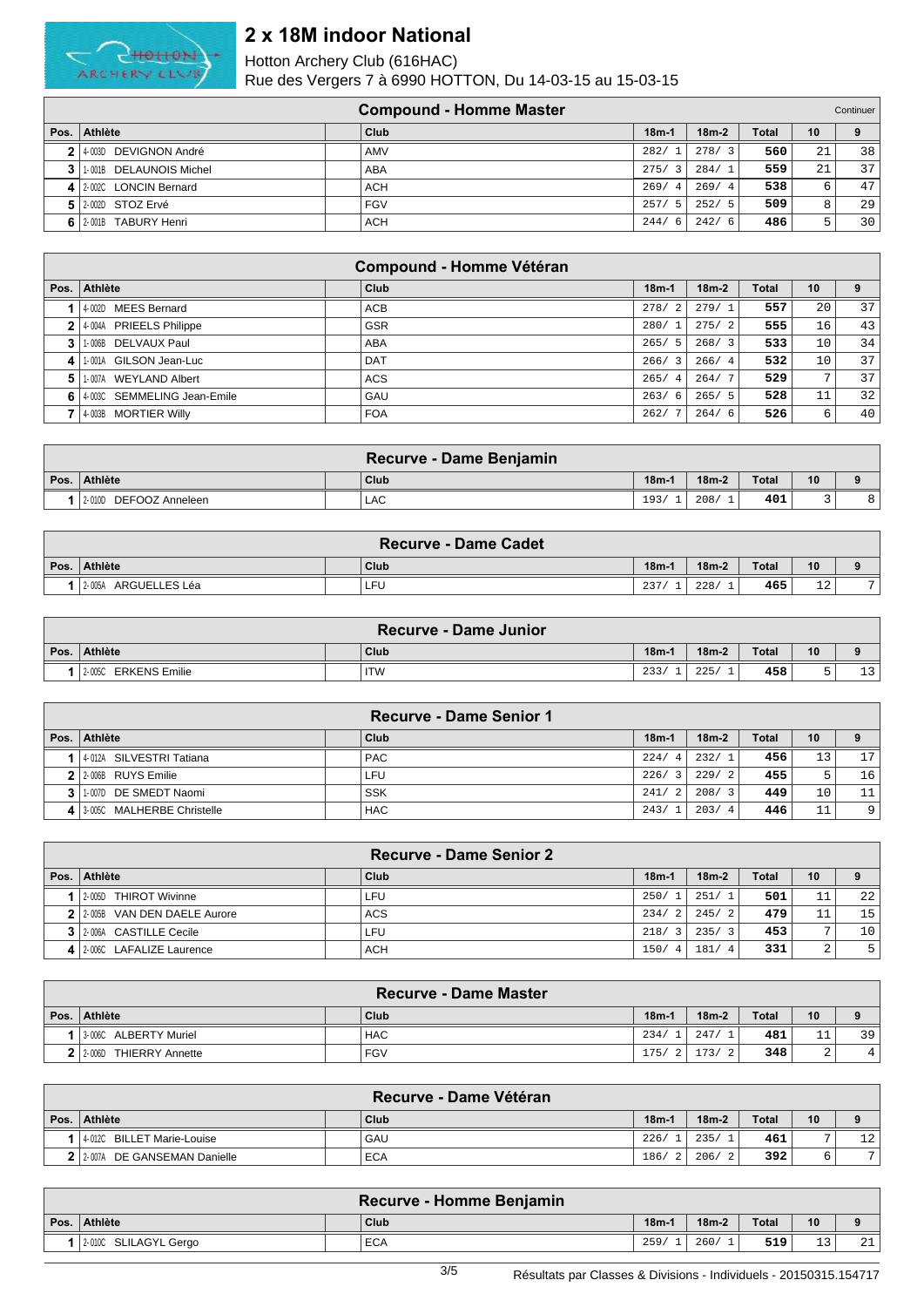

| Recurve - Homme Benjamin<br>Continuer |  |      |         |         |              |           |    |  |
|---------------------------------------|--|------|---------|---------|--------------|-----------|----|--|
| Pos. Athlète                          |  | Club | $18m -$ | $18m-2$ | <b>Total</b> | 10        |    |  |
| $2$ 4.013B GAILLARD Matthys           |  | LAW  | 241/    | 251     | 492          | 1 O<br>⊥∪ | 12 |  |

|     |                            | <b>Recurve - Homme Cadet</b> |         |         |              |                          |                 |
|-----|----------------------------|------------------------------|---------|---------|--------------|--------------------------|-----------------|
|     | Pos.   Athlète             | Club                         | $18m-1$ | $18m-2$ | <b>Total</b> | 10                       |                 |
|     | 40080 CROES Quentin        | <b>SSC</b>                   | 272/    | 271/1   | 543          | 24                       | 21              |
|     | 2 4 012D DETHIOUX Francois | LAW                          | 220/2   | 202/2   | 422          | $\overline{\phantom{0}}$ | 15 <sup>1</sup> |
| 3 I | 2-010A GHEYSSENS Loic      | ∟FU                          | 214/3   | 199/3   | 413          | 6                        | 8               |

|                      | Recurve - Homme Junior |        |         |       |                 |    |
|----------------------|------------------------|--------|---------|-------|-----------------|----|
| Pos. Athlète         | Club                   | $18m-$ | $18m-2$ | Total | 10 <sup>°</sup> |    |
| 4-011D ADAM Frederic | <b>BTS</b>             | 254/   | 238/    | 492   | 10              | 18 |

|   |                             | Recurve - Homme Senior 1 |                        |         |       |                |    |
|---|-----------------------------|--------------------------|------------------------|---------|-------|----------------|----|
|   | Pos. Athlète                | Club                     | $18m-1$                | $18m-2$ | Total | 10             | 9  |
|   | 1 4-007A PEREMANS Manu      | <b>SSC</b>               | 265/<br>$\overline{3}$ | 267/1   | 532   | 17             | 26 |
|   | 2 3 011B PAGANELLI Geoffrey | <b>ADS</b>               | 266/                   | 265/2   | 531   | 19             | 21 |
|   | 3 4 009D VAN ISSCHOT Didier | <b>MSP</b>               | 265/<br>2              | 261/3   | 526   | 16             | 21 |
| 4 | 1-007B VANWERSCH Thibault   | <b>SSK</b>               | 256/<br>5              | 247/5   | 503   | 14             | 16 |
|   | 5 2004B BALTUS Gregory      | <b>ITW</b>               | 263/<br>$\overline{4}$ | 235/7   | 498   | 13             | 22 |
| 6 | 1-008A MICHAUX Hervé        | <b>HAC</b>               | 242/                   | 254/4   | 496   | 9              | 19 |
|   | 7 4-010A HOCINE Grégory     | <b>PAC</b>               | 251/<br>6              | 241/6   | 492   | 9              | 15 |
| 8 | 1-008D ROSSI Lorenzo        | <b>SSK</b>               | 220/<br>-8             | 225/8   | 445   | 5              | 18 |
| 9 | 1-008B DECRAEMER Nicolas    | <b>SSK</b>               | 212/<br>9              | 211/9   | 423   | $\overline{4}$ | 10 |

|      |                              | <b>Recurve - Homme Senior 2</b> |         |         |              |             |                |
|------|------------------------------|---------------------------------|---------|---------|--------------|-------------|----------------|
| Pos. | <b>Athlète</b>               | Club                            | $18m-1$ | $18m-2$ | <b>Total</b> | 10          | 9              |
|      | 4-007C AUTEM Alain           | ANT                             | 289/1   | 285/1   | 574          | 36          | 22             |
| 2    | 1-005C TULUMELLO Hugo        | <b>ADS</b>                      | 272/3   | 273/3   | 545          | 21          | 25             |
| 3    | 4-008B VANCRAYENEST Jonathan | <b>PAC</b>                      | 271/4   | 272/4   | 543          | 21          | 24             |
| 4    | 4-007B GILLAIN Gérald        | <b>FBG</b>                      | 276/2   | 265/7   | 541          | 21          | 24             |
| 5    | 1-005A BOUDART Jean-François | <b>HAC</b>                      | 267/7   | 274/2   | 541          | 20          | 23             |
| 6    | 2-004D SAN ROMAN Carlos      | LFU                             | 270/5   | 261/8   | 531          | 23          | 13             |
|      | 4-007D THOMASSIN Charles     | <b>ACB</b>                      | 269/6   | 258/10  | 527          | 20          | 23             |
| 8    | 4-008D ADAM Jean-Lou         | <b>BTS</b>                      | 266/8   | 259/9   | 525          | 11          | 26             |
| 9    | 3-004C GOSSET Régis          | <b>HAC</b>                      | 258/10  | 266/5   | 524          | 18          | 21             |
| 10   | 2-008B BARDOUL Andy          | <b>ITW</b>                      | 259/9   | 265/6   | 524          | 18          | 16             |
| 11   | 2-003C TOURMENT Christophe   | <b>ECA</b>                      | 245/12  | 258/11  | 503          | 10          | 22             |
| 12   | 1-009A THIBERT Philippe      | <b>LIE</b>                      | 241/15  | 242/13  | 483          | 15          | 14             |
| 13   | 2-009C OLIVIER Alain         | <b>FGV</b>                      | 232/17  | 249/12  | 481          | 5           | 16             |
| 14   | 2-009B BLANCHE Patrice       | <b>ITW</b>                      | 239/16  | 241/14  | 480          | 12          | 13             |
| 15   | 2-008D ARGUELLES Antonio     | LFU                             | 249/11  | 231/16  | 480          | 11          | 14             |
| 16   | 2-009D STRUBBE Benny         | LFU                             | 245/13  | 226/17  | 471          | 6           | 17             |
| 17   | 4-009A JAMOUL Pascal         | <b>LIE</b>                      | 243/14  | 220/18  | 463          | 6           | 17             |
| 18   | 2-009A REUTER Frederic       | <b>FGV</b>                      | 217/18  | 239/15  | 456          | 7           | 14             |
| 19   | 4-009C DETHIOUX Frédéric     | LAW                             | 199/19  | 193/19  | 392          | 3           | 9 <sup>1</sup> |
| 20   | 4-009B BOLLENS Philippe      | <b>FAO</b>                      | 193/20  | 174/20  | 367          | $\mathbf 1$ | 11             |

|                | Recurve - Homme Master   |  |            |             |         |       |                   |    |  |
|----------------|--------------------------|--|------------|-------------|---------|-------|-------------------|----|--|
| Pos. $\vert$   | <b>Athlète</b>           |  | Club       | $18m-1$     | $18m-2$ | Total | 10                | 9  |  |
|                | 1-010B DETHIER Dominique |  | <b>HUY</b> | 262/<br>2   | 267/1   | 529   | 14                | 28 |  |
| 2 <sup>1</sup> | 1-005B LEJOLY Daniel     |  | <b>LIE</b> | 265/        | 262/2   | 527   | 26                | 19 |  |
|                | 3 4 000 FOURNIER Gérard  |  | <b>BTS</b> | 260/        | 247/4   | 507   | 5                 | 28 |  |
|                | 4 4 010 BLAIRON Patrice  |  | <b>PAC</b> | 241/        | 256/3   | 497   | $12 \overline{ }$ | 18 |  |
|                | 5 3-011C GENIN Marc      |  | <b>HAC</b> | 246/<br>- 6 | 245/5   | 491   | 10                | 21 |  |
| 61             | 3-011A SOMVILLE Jean     |  | <b>FBG</b> | 247/5       | 239/7   | 486   | 11                | 14 |  |
|                | 1-010C FIORA Joel        |  | <b>SSK</b> | 249/4       | 226/10  | 475   | 10                | 17 |  |
|                | 8 3010 JORDENS Vincent   |  | <b>FGV</b> | 234/<br>9   | 239/6   | 473   | 12 <sup>°</sup>   | 7  |  |
| 9              | 1-009B DEPROOST Michel   |  | <b>SSK</b> | 238/<br>8   | 231/8   | 469   | 2                 | 22 |  |